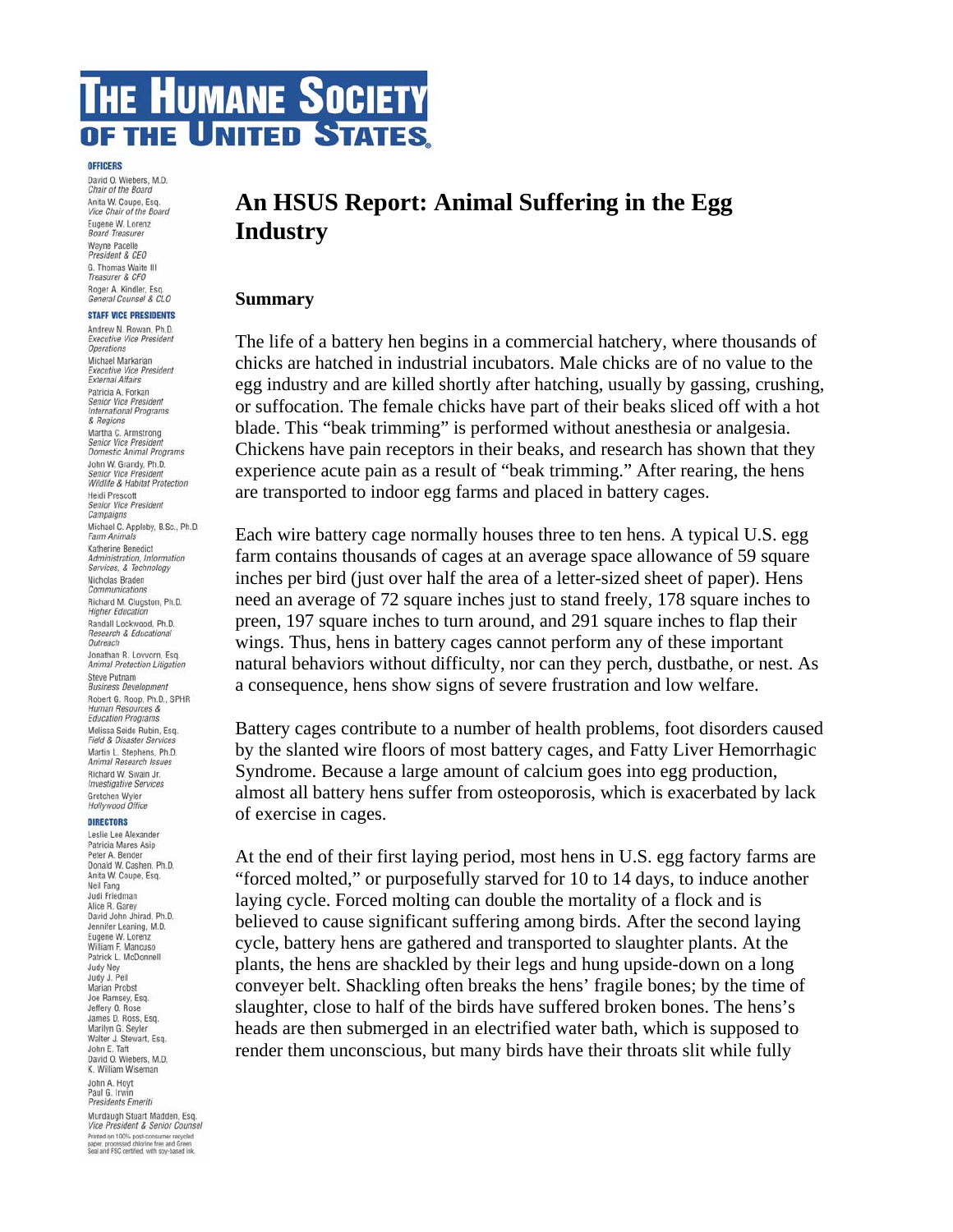conscious. Birds are not protected by the federal Humane Methods of Slaughter Act and are thus not required to be unconscious before being killed. Standard industry practices cause battery hens to experience both acute and chronic pain. The treatment of these animals would be illegal if anti-cruelty laws applied to farmed animals. However, profits have taken priority over animal welfare.

#### **Introduction**

In the United States, more than 300 million laying hens produce eggs, most of them confined in small, wire cages known as "battery cages." These "battery hens" suffer from a number of severe welfare problems, including the thwarting of natural behaviors, bone weakness and breakage, feather loss, and diseases.

The welfare of the hens is severely compromised by modern egg farming practices, as the economic interests of the producer conflict with—and take priority over—the hens's well-being.

#### **Hatching**

Chickens raised for the egg industry are born in commercial hatcheries, where thousands of chicks are hatched in industrial incubators. Male chicks do not lay eggs and, because they are of different strains than "broiler" chickens raised for meat, have no economic value to the egg industry. They are therefore considered an unwanted by-product of egg production and are killed shortly after hatching. In 1998, 219 million chicks were killed by the commercial egg industry.<sup>i</sup> They are typically ground up alive, gassed, or thrown into a dumpster to suffocate or dehydrate.<sup>[ii](#page-10-1)</sup>

#### **Beak-Trimming**

Most laying hens in the United States are "beak-trimmed."<sup>iii</sup> This procedure, in which part of the beak of a young chick is sliced off with a hot blade, is performed without anesthesia or analgesia.<sup>iv</sup> It has been shown that this results in acute pain. $v$ 

Chickens use their beaks to explore their surroundings. Their beaks are their primary means of touching and feeling, as well as of picking up objects. After their beaks are trimmed, chicks exhibit difficulty in grasping and swallowing feed.<sup>vi</sup> The egg industry claims that beak trimming is needed both to decrease "aggressive tendencies" (i.e., cannibalism) among birds and to reduce feed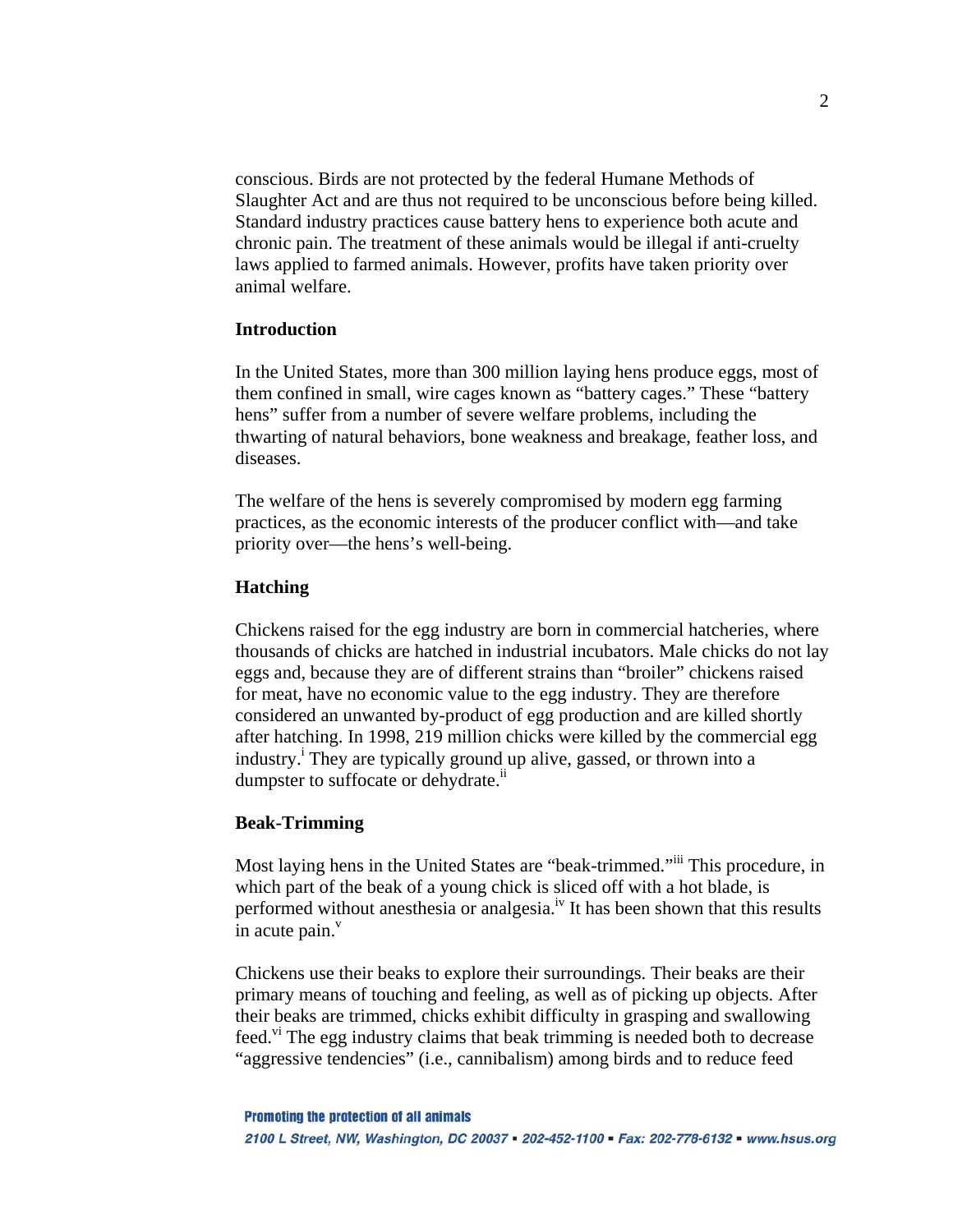costs.<sup>vii</sup> However, cannibalism among caged hens has been proven to be rare in occurrence.<sup>viii</sup> Therefore, beak trimming is performed principally because it reduces "food flicking, food wastage, and food consumption."[ix](#page-10-8) The procedure is seen by Dr. Mench, Dr. Fraser, and Dr. Millman as a "stop-gap measure masking basic inadequacies in environment or management."<sup>X</sup> Banned in some European countries, the procedure has been proven unnecessary, as many including Dr. Duncan say that "it is possible to manage hens without debeaking them."<sup>[xi](#page-10-10)</sup>

### **Battery Cages**

In the United States during 2002, 87 billion eggs were produced by roughly 336 million laying hens.<sup>xii</sup> Ninety-eight percent of these hens were confined in battery cages.<sup>xiii</sup> These "battery hens" suffer from a number of severe welfare problems, including the thwarting of natural behaviors, bone weakness and breakage, feather loss, and numerous diseases. Battery cages are wire cages that normally house three to ten hens. A typical U.S. egg farm contains thousands of cages<sup>xiv</sup> at an average space allowance of 59 square inches per  $\text{bird.}^{\text{xy}}$  Thus, each bird has an amount of space equivalent to just over half the area of a letter-sized sheet of paper. In 1999, the United Egg Producers (UEP), a trade association representing more than 85 percent of U.S. egg producers, created an Animal Husbandry Advisory Committee. The advisory group recommended that hens receive an average of 67 square inches of cage space per bird. UEP member producers are encouraged to increase cage space per bird gradually, in order to reach the recommended density of 67 square inches by 2008.<sup>xvi</sup> However, even the new proposed standard is still less than a single sheet of letter-sized paper, an amount called "meager" by industry experts Dr. Joy Mench, Dr. David Fraser, and Dr. Suzanne Millman.<sup>xvii</sup> A study by Dr. Marion Stamp Dawkins and Dr. S. Hardie found that hens need an average of 72 square inches just to stand freely, 178 square inches to preen, 197 square inches to turn around, and 291 square inches to flap their wings.<sup>xviii</sup> Hens in battery cages cannot perform any of these important natural behaviors. Dr. Mench, a member of the UEP Animal Husbandry Guidelines Committee, said that "a different decision about the minimum recommendation would have been reached had the committee given more weight to the information from the preference testing and the use of space studies, since these indicate that hens need and want more space than 72 square inches."<sup>[xix](#page-10-18)</sup>

## **Nesting**

According to Dr. Ian Duncan, world authority on poultry behavior and welfare, the most significant source of frustration for battery hens is "undoubtedly the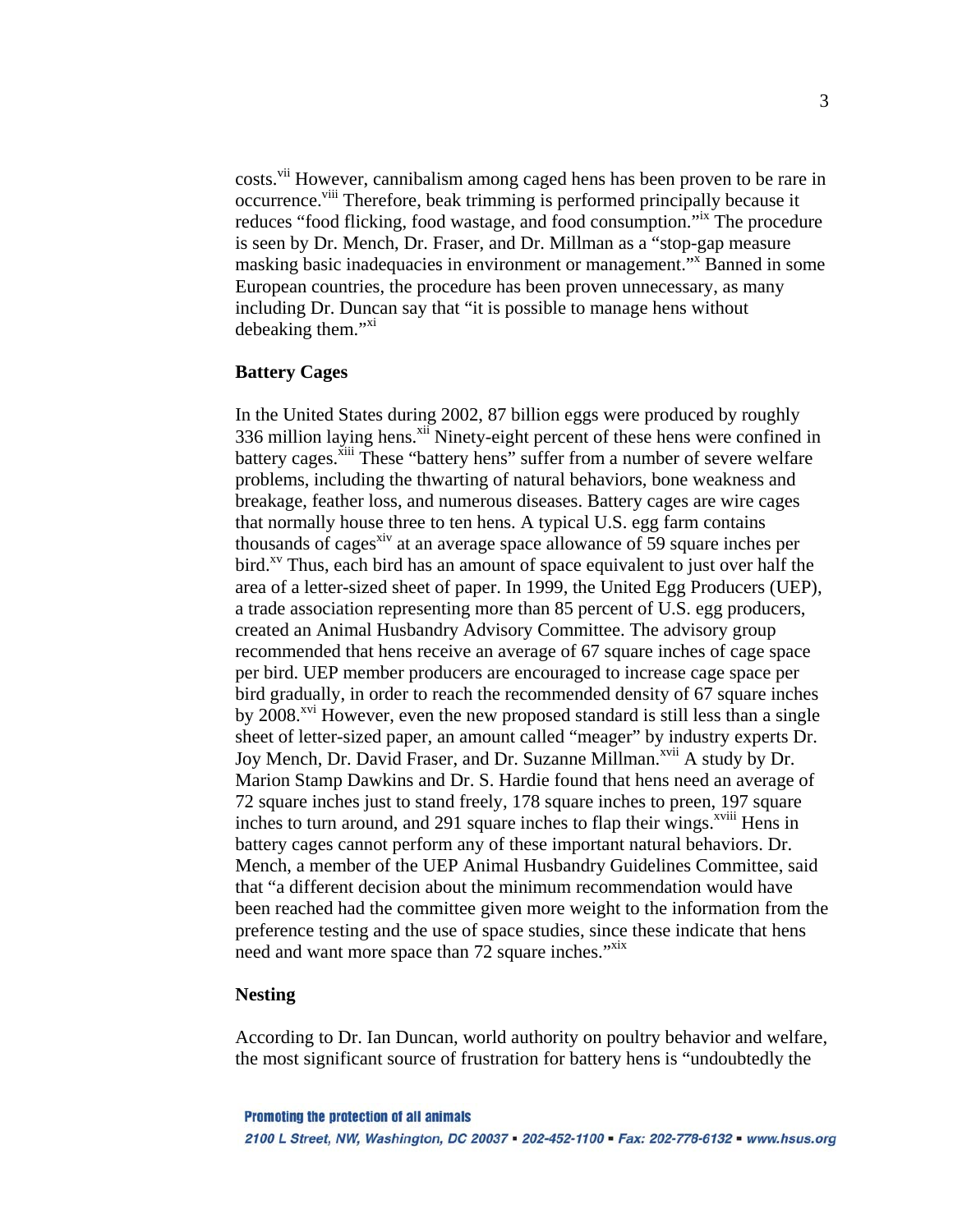lack of nesting opportunity."<sup>xx</sup> Every day, the hens search for the material and space to build a nest, as well as seclusion they will never find, before being forced to lay their eggs among other birds on a metal-barred floor. According to Dr. Michael Baxter, expert on animal housing, this is likely to cause "significant suffering,"[xxi](#page-10-20) and the hens show symptoms of "severe frustration,["xxii](#page-10-21) often exhibiting stereotypical "pacing" when denied nesting materials and space. Dr. Mench has reported that hens show a preference for nesting sites with litter, concealment, and protection for their nesting and incubation behaviors.<sup>xxiii</sup> Battery cages provide none of these requirements.

#### **Reproductive Problems**

Uterine prolapse—a condition causing the uterus to be pushed outside of the hen's body—is common in modern laying hens and is frequently seen in caged birds, since, without a nest, the birds are exposed after egg laying.<sup> $x$ iv</sup> Dr. Susan Clubb suggests that because the birds are bred to lay larger eggs in greater quantities, they are more susceptible to uterine prolapse and therefore need the protection of a nest.<sup> $xxy$ </sup> Laying hens today lay an average of 260 eggs per year, many more than the roughly 25 eggs their ancestors, Red Junglefowl, lay in a year.<sup>xxvi</sup> In addition to laying larger eggs, the hens are also stressed by the use of artificial lighting to prolong reproductive condition. The hens's uteruses cannot withstand the constant strain of egg-laying, exacerbated by the above factors, and uterine prolapse often results.<sup>xxvii</sup>

#### **Dustbathing and Perching**

Battery hens are unable to dustbathe, perch, forage, or roost—natural behaviors which are replaced by inactivity or inappropriate substitutes on the barren cage floors. Under normal conditions, hens regularly bathe in dust to keep their feathers in good condition, as well as to regulate their temperature.<sup>xxviii</sup> Caged hens still retain the natural urge to dustbathe, even when the stimulus of litter is not present.<sup>xxix</sup> In fact, battery hens will try to dustbathe against the wire bars of the cage.<sup>xxx</sup> This leads to the degradation of feather condition.<sup>xxxi</sup>

Dr. Baxter states that hens without access to perches are shown to suffer reduced welfare from "increased aggression, reduced bone strength, impaired food condition, and high feather loss."<sup>xxxii</sup> Studies such as that by L.S. Cordiner and C.J. Savory have shown that supplementing cages with perches "reduces agonistic interactions," by providing the means to form a hierarchy natural among laying hens.<sup>xxxiii</sup> The floors of battery cages themselves present larger problems, leading to foot and leg problems for the hens.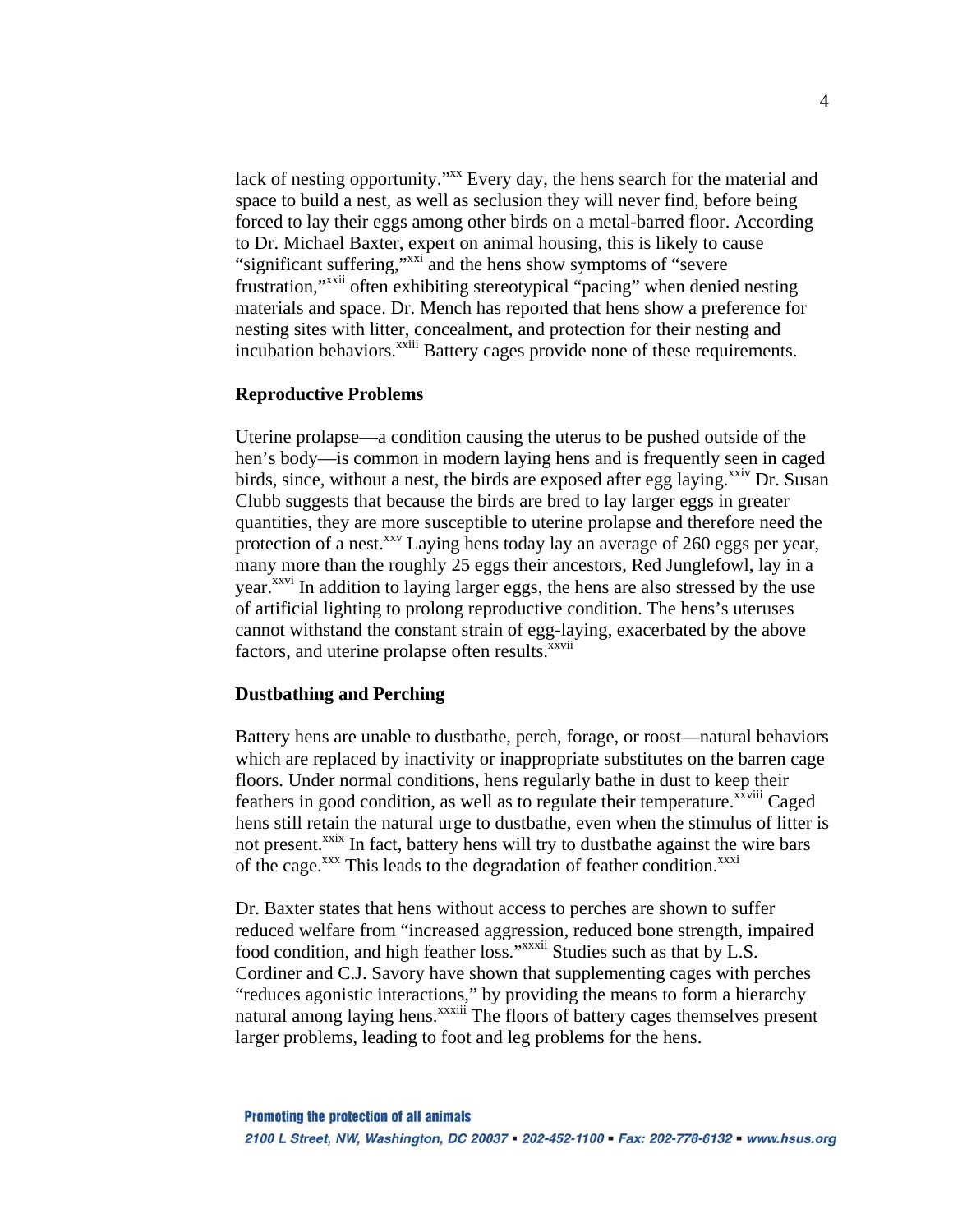Because chickens' toes have evolved to grasp tree limbs and other natural perches, tendon tension causes a high incidence of crooked toes, a severely painful condition, when wire floors are used.<sup>xxxiv</sup> Since cage floors are sloped to facilitate egg collection, hens slip down to crosswires, causing calluses that can rupture and become infected.<sup>xxxv</sup> Research shows that hens in cages have a higher incidence of foot damage than those living in litter.<sup>xxxvi</sup>

#### **Feather Loss**

Many birds show feather loss in battery cages. Feather pecking by other birds because of close confinement poses one of the largest problems. A 2001 study found that feather pecking is greatly reduced in chicks who have early access to litter, regardless of later conditions. $\frac{x}{x}$ <sup>xxxvii</sup> In the study, there was a significant reduction in both feather pecking and feather damage in chicks who had access to litter in the first two weeks of life. Because nearly all caged laying hens spend their entire lives confined on metal flooring, even selective breeding against pecking may have less of an impact than access to litter. Feather pecking may also be caused by exposure to long periods of light.

Hens may also experience feather damage due to the thwarted desire to dustbathe, as discussed earlier. Other behavioral consequences of the restricted environment, such as repeatedly throwing themselves against the cage bars, can contribute to feather damage on the body of the hens.<sup>xxxviii</sup> Research has also shown that new feathers may not develop due to a deficiency in the crucial amino acid methionine.<sup>xxxix</sup>

#### **Bone Weakness**

Battery hens are typically kept inside environment-controlled houses and never see sunlight. Vitamin D is necessary for the absorption of calcium, and its production is triggered by sunlight. $x<sup>1</sup>$  Although hens are fed supplementary vitamin D, many still suffer from osteoporosis. Much of the hens' calcium is used to produce the shells of their eggs, thereby reducing the amount of calcium available for bone maintenance. Bone weakness is exacerbated by the hens' lack of exercise in battery cages.<sup>xli</sup> One study found that 89 percent of laying hens suffered from osteoporosis.<sup>xlii</sup> It is estimated that even before capture and transport, one in six hens suffer from broken bones.<sup>xliii</sup> Dr. Baxter states that "hens are restricted from exercising to such an extent that they are unable to maintain the strength of their bones. The increased incidence of bone breakage which results is a serious welfare insult."<sup>xliv</sup> Research has shown that the type of housing, such as aviary, perchery, or enriched cage, also has an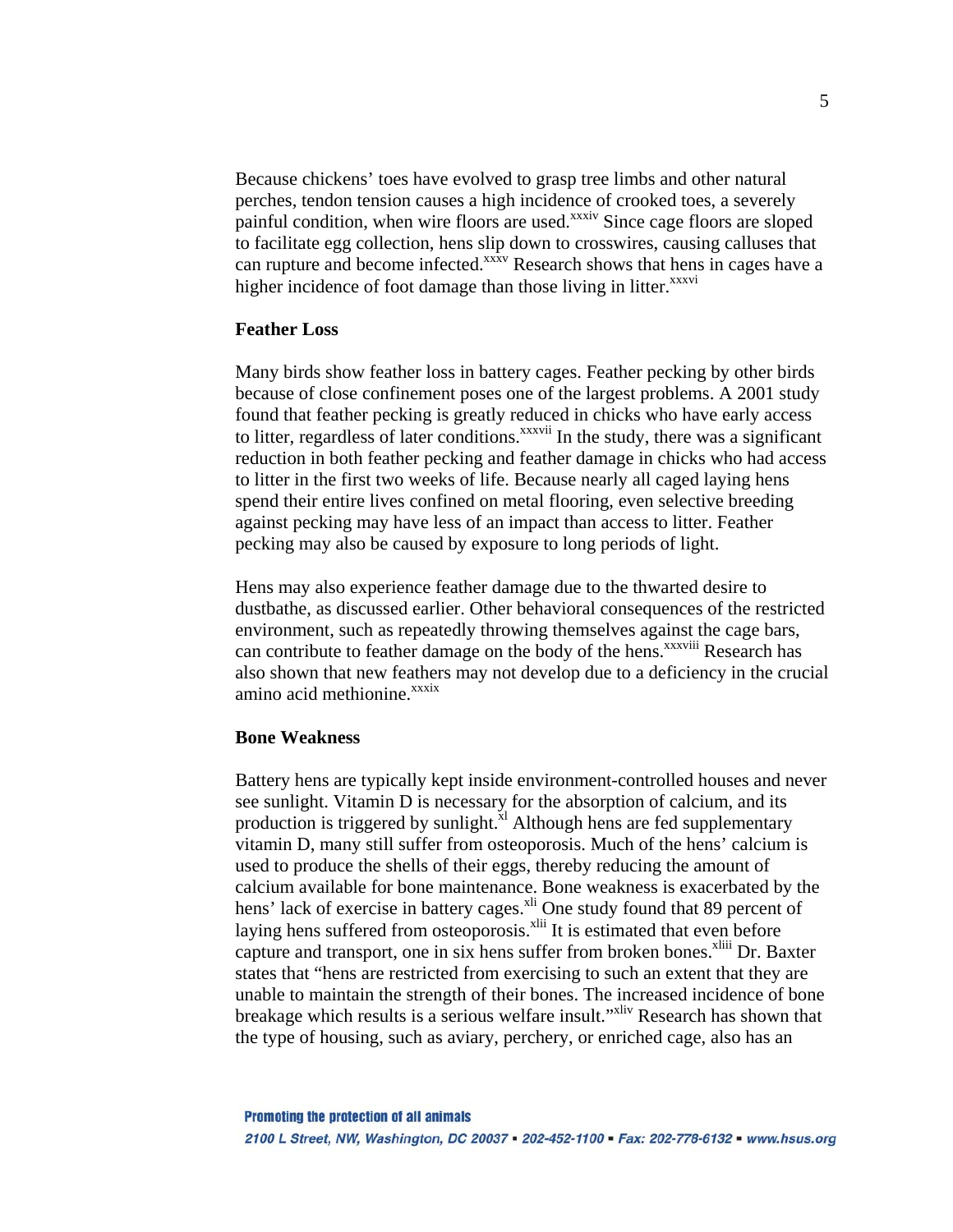influence on bone strength.<sup>xlv</sup> Dr. A.B. Webster concludes that "those housing systems that foster the greatest physical activity produce hens with the strongest bones."[xlvi](#page-10-45)

## **Liver Damage**

Fatty liver hemorrhagic syndrome is "the major cause of mortality in laying hens.["xlvii](#page-10-46) The disease is characterized by excessive fat deposits and enlarged liver. Sudden death occurs among overweight laying hens by a massive hemorrhage. This occurs as a result of excess energy consumption, often after forced molting (see below), when caloric intake is high, and can also be affected by excessive estrogen and certain diets. Caged laying hens producing large numbers of eggs are the most frequently affected by this disease.<sup> $x$ lviii</sup>

## **Forced Molting**

As hens age, egg production slows. In order to induce higher egg production, most hens are "forced molted"—purposely starved for 10 to 14 days, until 30 percent of body weight is lost—then re-fed to restore feather growth and egg production.<sup>xlix</sup> UEP Guidelines do not prohibit forced molting through starvation. Dr. Webster states that forced molting by the method of feed withdrawal "imposes complete calcium deprivation and causes a very rapid decline in bone strength while hens remain in production."<sup>l</sup> The withdrawal of food "has both metabolic and behavioral consequences for poultry," according to Dr. Mench.<sup>li</sup> During forced molting through feed withdrawal, the hens exhibit a classical physiological stress response, as well as signs of "extreme distress such as increased aggression and the formation of stereotyped pacing."<sup>lii</sup> Dr. Duncan considers the practice "barbaric,"<sup>liii</sup> as it can double the mortality of the flock, and leads to "enormous" suffering.

#### **Catching and Transport**

After laying hens have reached the end of their first or second laying cycle (depending on whether or not they had been force molted), the "spent" birds are transported to the slaughter plant. Teams of catchers take the birds from their cages and put them in crates that are stacked and loaded onto a truck. Human handling is a known stressor for chickens, as seen by the fast rise in corticosterone levels immediately following catching.<sup>liv</sup> The catching teams work at a rate of 1,000 to 1,500 birds per hour, sometimes holding seven birds at a time.<sup>1v</sup> The battery cage is poorly designed for hen removal, and limbs and appendages are often torn when the birds are being removed.<sup>Ivi</sup> After a life of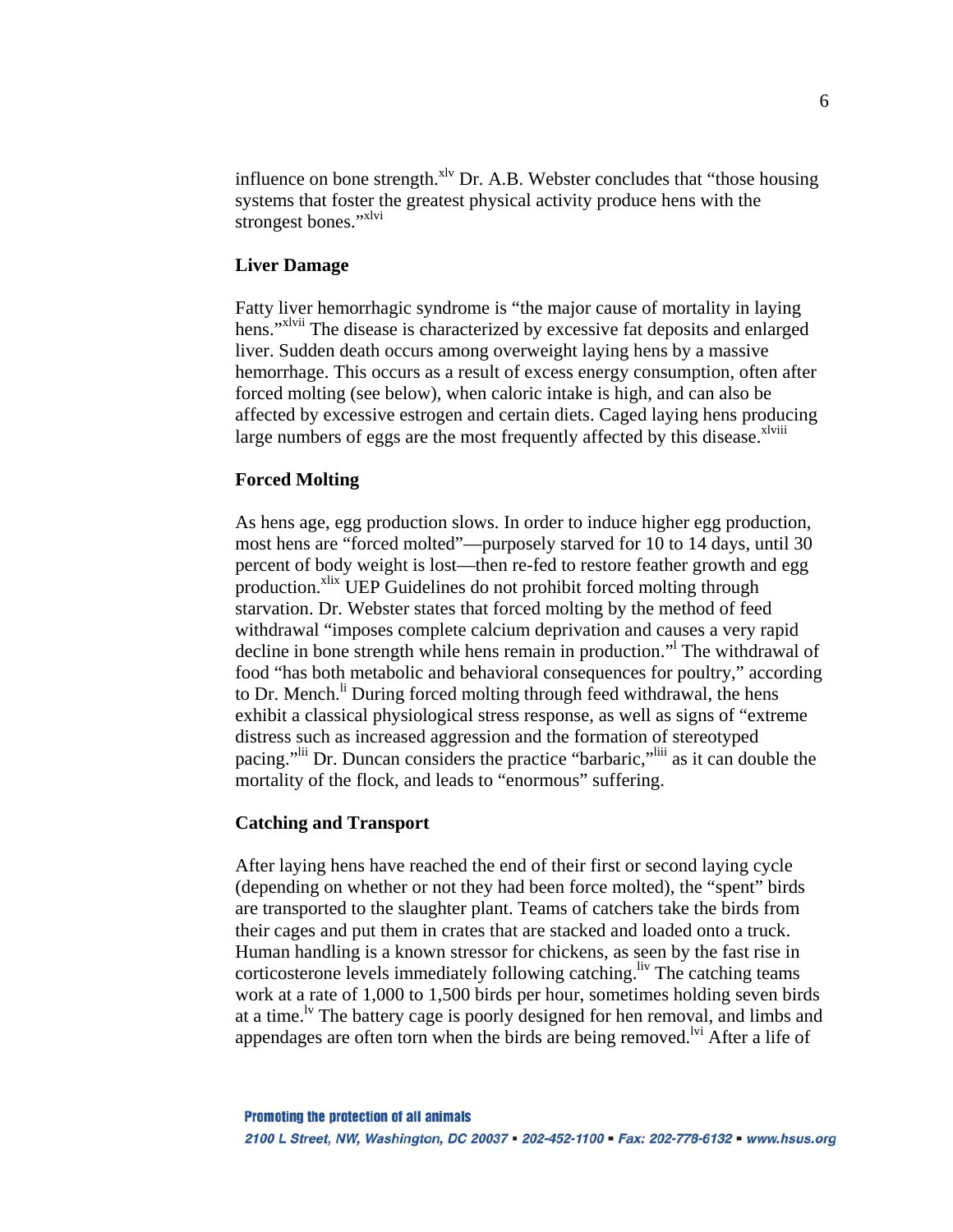laying eggs, the hens' bodies are ravaged, with bones weakened by calcium loss and inactivity. Dr. Duncan states that "the combination of these three factors—fragile skeleton, poorly designed cage, and low value—results in an unacceptably high injury level" during transport.<sup>Ivii</sup>

Mortality and injury due to capture and transport were found to be higher among spent laying hens than in any other category of poultry or other livestock. Dr. N.G. Gregory and Dr. L.J. Wilkins found that "24% of hens had broken bones after commercial depopulation; bone breakage increased by 44% when the birds were removed and hung on shackles."<sup>Iviii</sup> In addition to broken bones, the main causes of trauma during capture and transport are: dislocated or broken hips (76%), liver hemorrhage (11%), head trauma (8%), and other causes  $(5\%)$ .<sup>lix</sup>

Because only a few processing plants in the United States accept spent hens, the birds often must endure long journeys, during which they may be in pain for significant periods.<sup>1x</sup> On the transport trucks, the hens suffer from thermal stress, as birds in the center of trucks tend to overheat, while birds on the outsides are unprotected from the elements.<sup>1xi</sup> The federal Twenty-Eight Hour Law "provides that animals cannot be transported across state lines for more than 28 hours…without being unloaded for at least five hours of rest, watering, and feeding."<sup>1xii</sup> However, the law only applies to travel by rail, while virtually all poultry transport in the United States is by truck, which the U.S. Department of Agriculture explicitly states is not covered by the law.<sup>[lxiii](#page-10-29)</sup> During transport, some hens die, usually from congestive heart failure due to the stresses of handling and transport.<sup>lxiv</sup>

#### **Slaughter**

Birds are not protected by the federal Humane Methods of Slaughter Act.<sup>lxv</sup> Dr. Duncan states that "of all the animal welfare problems faced by the poultry industry today, the disposal of spent laying hens probably is the most serious."<sup>1xvi</sup>

At the slaughter facility, the hens are shackled by their legs and hung upsidedown, a process which breaks bones and causes bruising and stress.<sup>Ixvii</sup> The weakened bones of the hens make it "difficult to shackle the bird properly without causing pain."<sup>Ixviii</sup> The birds are then stunned in an electrified water bath, which is supposed to render them unconscious. Because tetany and muscular spasms accompany electrical stunning and can cause further bone breakage, the intensity of the stun is often reduced. This raises the risk of improper stunning before slaughter.<sup>lxix</sup> Other variables, such as size differences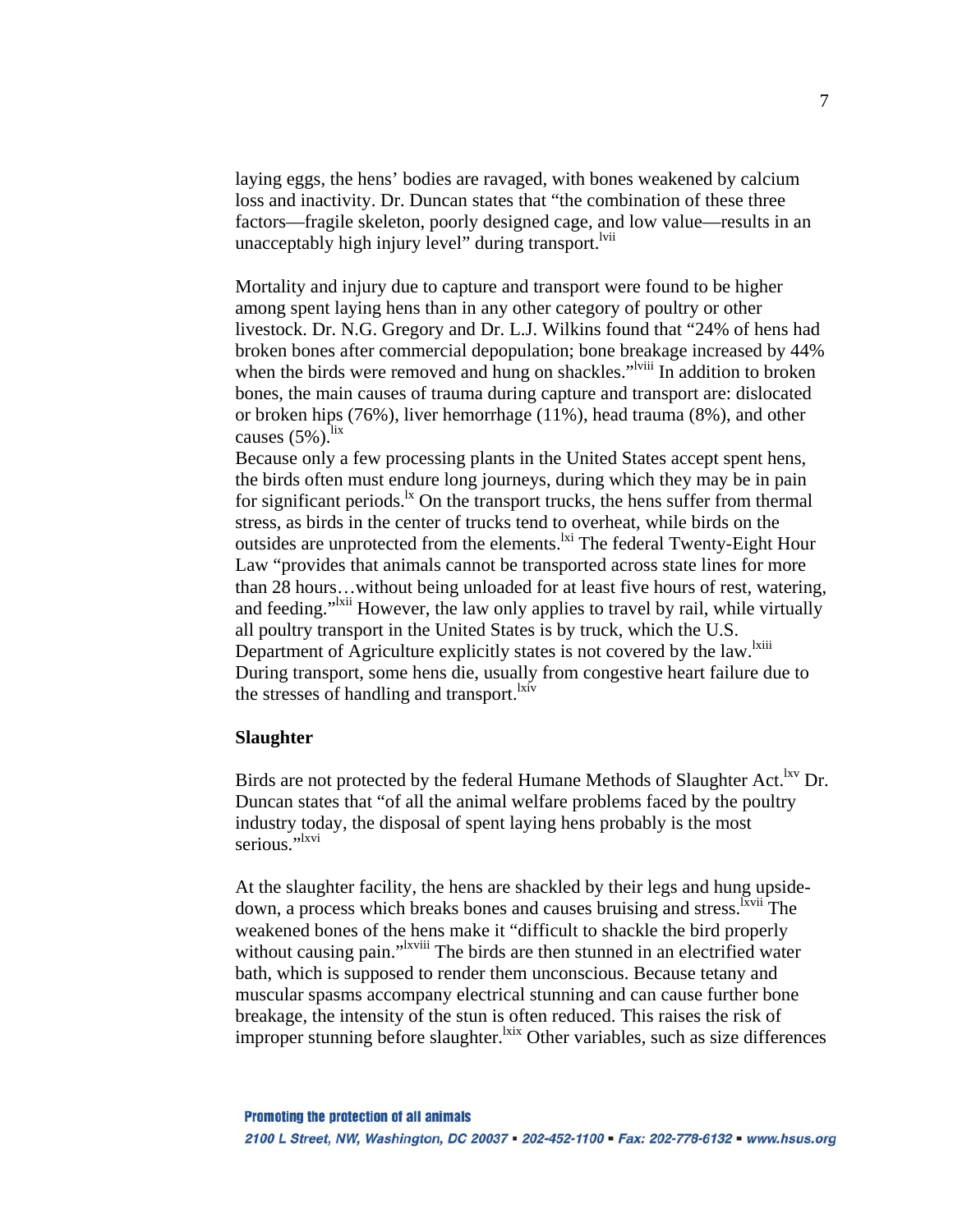and conductivity of individual birds, also affect the success of the stunning process.<sup>lxx</sup> As a result, many smaller birds are slaughtered without being stunned, because they do not reach the water of the electrical bath.<sup>lxxi</sup>

The hens are then passed over a circular blade, which slits their throats. After fully bleeding, they are put in the "scalding tank" in order to loosen feathers. If the hens are not properly stunned, there is a greater chance of them missing the cutting blade, resulting in birds entering the scalding tank alive and conscious[.lxxii](#page-10-70)

Many solutions to the problem of the disposal of spent laying hens have been suggested. Most methods involve killing the birds on the farm, but, to date, none has proven effective.<sup>lxxiii</sup> The least inhumane method would be to gas the hens while still in their cages with an argon and/or nitrogen mixture, but this presents the problem of removal once the bodies have become stiffened by rigor mortis. Dr. Webster and Dr. Fletcher have developed of a portable gas stunning and killing cabinet, into which the hens could be placed upon removal from their

cages.[lxxiv](#page-10-72) However, all methods performed on the farm render the birds unfit for human consumption, which means their bodies would need to be composted or rendered for other use. The egg industry is reluctant to adopt any of these alternatives[.lxxv](#page-10-73)

#### **Discussion**

The egg industry holds that laying hens are humanely raised and truly content in battery cages. An article entitled "Perspective" in *Egg Industry* magazine stated that "today we have a 252 egg average cycle, and that's ordinary. Can you imagine unhappy chickens laying that many eggs?"<sup>Ixxvi</sup> However, Dr. Mench says, "It is now generally agreed that good productivity and health are not necessarily indicators of good welfare….[I]ndividual animals may be in a comparatively poor state of welfare even though productivity within the unit may be high."<sup>Ixxvii</sup> Ken Klippen, then spokesperson for the United Egg Producers, stated in a television interview, "The research showed it was humane to have chickens in cages. In fact, they would prefer to be in cages.["lxxviii](#page-10-76) In fact, no published studies could be found supporting this claim. There is an abundance of research, much of it cited in this report, demonstrating that hens kept in battery cages experience greatly reduced welfare. Indeed, these birds are more intensively confined than any other farmed animal and endure an immense amount of suffering.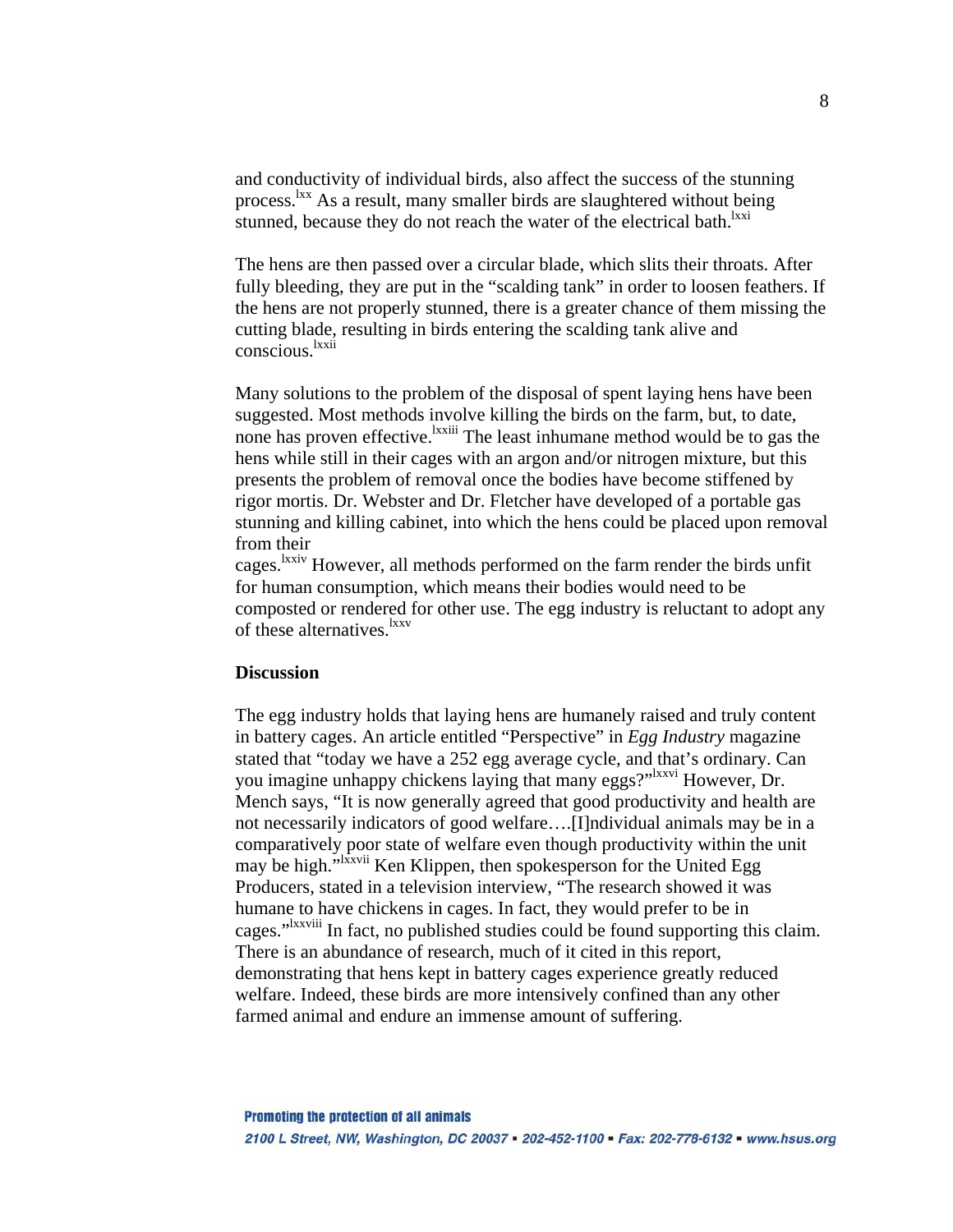# **Conclusion**

 $\overline{a}$ 

Egg-laying hens endure a number of serious welfare assaults which cause them great suffering and both acute and chronic pain. Battery cages prevent the birds from engaging in many of their natural behaviors, including nesting, dustbathing, foraging, perching, and walking. Other causes for concern include the practice of slicing off parts of female chicks' beaks without painkiller, manipulating the hens's laying cycles by starving them, high rates of lay and lack of exercise contributing to bone weakness, broken bones and bruises resulting from their removal from cages, stressful and potentially fatal transportation to slaughter facilities, and an often painful death.

**Promoting the protection of all animals** 

2100 L Street, NW, Washington, DC 20037 = 202-452-1100 = Fax: 202-778-6132 = www.hsus.org

i Fraser D, Mench J, and Millman S, "Farm Animals and Their Welfare in 2000," *State of the Animals 2001* (Washington D.C.: Humane Society Press, 2001), 90.<br><sup>ii</sup> MacArthur M, "Analyst Says Poultry Growers Oblivious to Poor," *Western Producer*, Dec.

<sup>12, 2002,</sup><http://www.producer.com/articles/20021212/news/20021212news19.html>; Fraser D, Mench J, and Millman S, op. cit..

iii Duncan IJH, "Animal Welfare Issues in the Poultry Industry: Is There a Lesson to Be<br>Learned?" Journal of Applied Animal Welfare Science 4 (2001): 207-21.

<sup>&</sup>lt;sup>iv</sup> Mench J, "The Welfare of Poultry in Modern Production Systems," *Poultry Science Review* 4 (1992): 112; United Egg Producers, "United Egg Producers Animal Husbandry Guidelines for U.S. Egg Laying Flocks," (Alpharetta, Ga.: United Egg Producers, 2002); Duncan IJH, "Animal Welfare Issues in the Poultry Industry," op. cit.

<sup>&</sup>lt;sup>v</sup> Mench J, op. cit.; Duncan IJH, "Animal Welfare Issues in the Poultry Industry," op. cit.<br><sup>vi</sup> Mench J, op. cit.

vii "Feed Savings Could Justify Beak Trimming," *Poultry Digest*, March (1993): 6. As cited in Davis K, *Prisoned Chickens, Poisoned Eggs: An Inside Look at the Modern Poultry Industry* (Summertown, Tenn.: The Book Publishing Co., 1996), 70.<br><sup>ix</sup> *Poultry Digest*, 1993, op. cit.<br><sup>ix</sup> *Poultry Digest*, 1993, op. cit.<br><sup>x</sup> Fraser D, Mench J, and Millman S, op. cit., 94.

 $F<sup>xi</sup>$  Duncan IJH, Letter dated June 25, 2003, to Dr. Nancy Halpern, New Jersey Department of Agriculture.

<sup>&</sup>lt;sup>xii</sup> U.S. Department of Agriculture—National Agricultural Statistics Service, "Poultry Highlights," May 29, 2002, <u><http://www.nass.usda.gov/ca/rev/poultry/205polna.htm>.</u> xi<sup>i</sup> United Egg Producers, op. cit. xii. 89. xv United Egg Producers, op. cit., 12. xvi Ibid. xvii Fraser D. Mench J, and Millman S, op. c

<sup>&</sup>lt;sup>xviii</sup> Stamp Dawkins MS and Hardie S, "Space Needs of Laying Hens," *British Poultry Science*, 30 (1989): 413-6; Mench J and Swanson J, "Developing Science-Based Animal Welfare Guidelines," a speech delivered at the 2000 Poultry Symposium and Egg Processing

Workshop, <http://animalscience.ucdavis.edu/Avian/pubs.htm>.<br>xix Mench J and Swanson J, op. cit.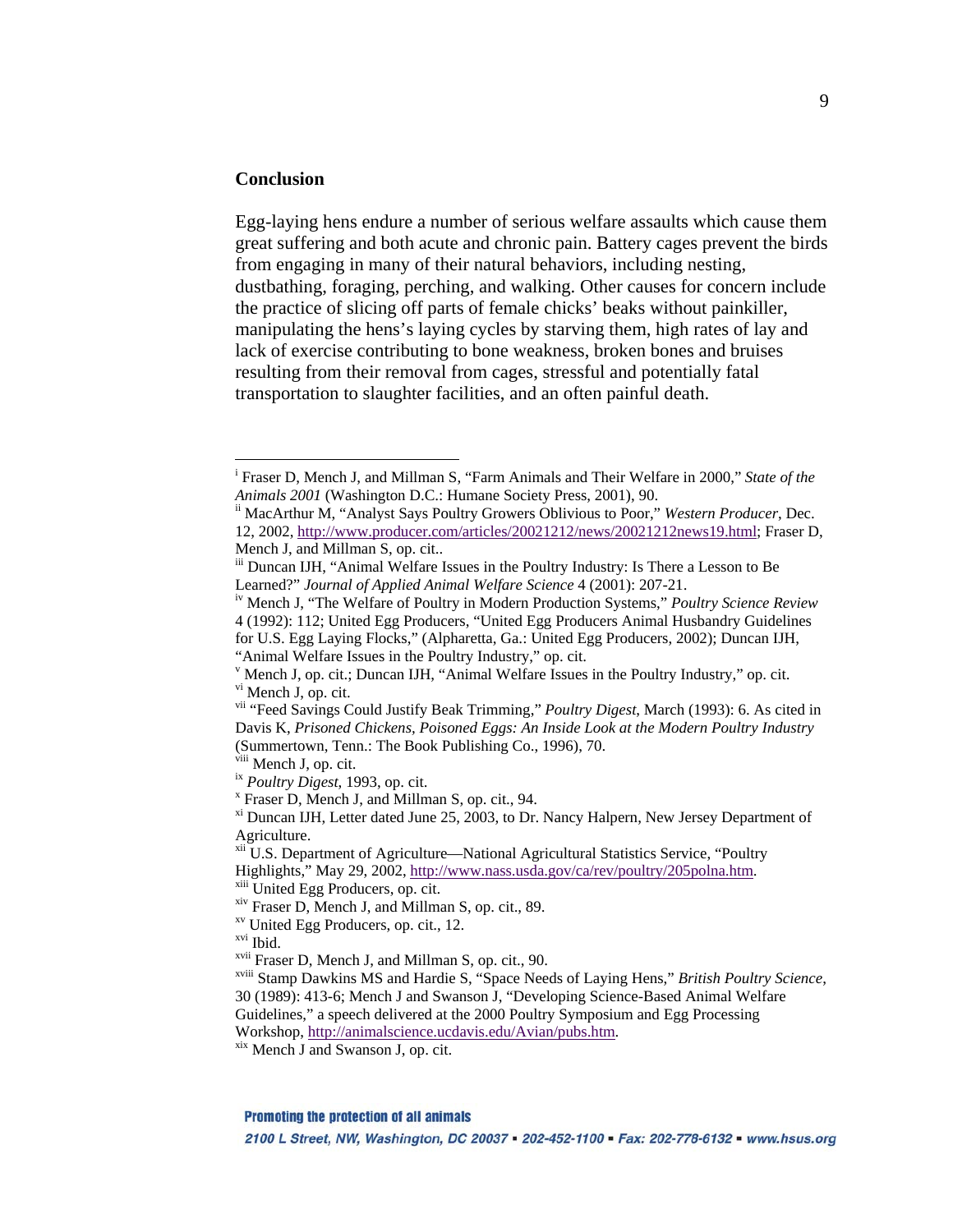$\overline{a}$ 

Veterinarians Newsletter, June-August 2001.<br><sup>xxvi</sup> Arshad M, "An Ecological Study of Red Junglefowl (*Gallus gallus spadiceus*) in<br>Agricultural Areas," *Universiti Putri Malasia*, 1999.

xxvii Keshavarz K, "Causes of Prolapse in Laying Flocks," Poultry Digest Sept. 1990: 42.<br>xxviii van Liere D and Bokma S, "Shorter Feather Maintenance as a Function of Dust-Bathing in

Laying Hens," *Applied Animal Behaviour Science* 18 (1987): 197-204.<br><sup>xxx</sup> Mench J, op. cit. Xxx Vestergaard K, "Dusbathing of Hens with and without Access to Sand," *Applied Animal* 

*Behaviour Science* 17 (1987): 380.<br><sup>xxxi</sup> Simonsen H, Vestergaard K, and Willeberg P, "Effect of Floor Type and Density on the<br>Integument of Egg Layers," *Poultry Science* 59 (1980): 2202-6.

<sup>XXXII</sup> Baxter M, op. cit.<br><sup>XXXIII</sup> Cordiner LS and Savory CJ, "Use of Perches and Nestboxes by Laying Hens in Relation to Social Status, Based on Examination of Consistency of Ranking Orders and Frequency of Interaction," *Applied Animal Behaviour Science* 71 (2001): 305-17. xxxiv "Crooked Toes," *Merck Veterinary Manual Online*, 8th Edition, 2003,

<http://www.merckvetmanual.com/mvm/htm/bc/205102.htm>.<br><sup>xxxv</sup> Duncan IJH, "Animal Welfare Issues in the Poultry Industry," op. cit.

xxxvi Simonsen H, Vestergaard K, and Willeberg P, op. cit.; Appleby M, "Do Hens Suffer in Battery Cages?" *A Review of the Scientific Evidence Commissioned by the Athene Trust*, 1991.<br><sup>xxxvii</sup> Huber-Eicher B and Sebo F, "Reducing Feather Pecking When Raising Laying Hen<br>Chicks in Aviary Systems," *Applied Animal* 

<sup>XXXVIII</sup> Vestergaard K, "Alternative Farm Animal Housing: Ethological Considerations,"

*Scientists Center Newsletter* 9.3 (1987): 10.<br><sup>xxxix</sup> "Poultry: Causes of Poor Feathering," *Mississippi State University Extension Service*<br>*Online*, 2003, <u>http://msucares.com/poultry/diseases/poultry feathers.html</u>.

<sup>*xl "Vitamin D," Linus Pauling Institute Micronutrient Information Center,*</sup>

<http://lpi.oregonstate.edu/infocenter/vitamins/vitaminD/index.html>.<br>
<sup>[xli](http://lpi.oregonstate.edu/infocenter/vitamins/vitaminD/index.html)</sup> Duncan IJH, "Animal Welfare Issues in the Poultry Industry," op. cit.<br>
<sup>xlii</sup> Webster AB, "Welfare Implications of Avian Osteoporosis," *Poultry Sc* 184-92. xliii Parkinson G, "Osteoporosis and Bone Fractures in the Laying Hen," *Progress Report of*

*Work at the Victorian Institute of Animal Science*, Attwood, 1993.

 $x<sup>liv</sup>$  Baxter M, op. cit.<br> $x<sup>liv</sup>$  Webster AB, op. cit.

xlvi Ibid.

<sup>xlvii</sup> Cherian G, "Fatty Liver Hemorrhagic Syndrome in Laying Hens: An Investigation into the Role of Dietary Fatty Acids," *USDA Current Research Information System (CRIS)*. Role of Dietary Fatty Acids," *USDA Current Research Information System (CRIS)*. xlviii "Fatty Liver Syndrome: Introduction," *Merck Veterinary Manual Online*, 8th Edition,

2003,<http://www.merckvetmanual.com/mvm/htm/bc/202500.htm>.

**Promoting the protection of all animals** 

2100 L Street, NW, Washington, DC 20037 = 202-452-1100 = Fax: 202-778-6132 = www.hsus.org

xx Duncan IJH, "The Pros and Cons of Cages," World's Poultry Science Journal 57 (2001): 385. xxi Baxter M, "The Welfare Problems of Laying Hens in Battery Cages," *The Veterinary* 

Record 134 (1994): 618.<br>
<sup>xxii</sup> Duncan IJH, "Animal Welfare Issues in the Poultry Industry," op. cit.<br>
<sup>xxiii</sup> Mench J, op. cit.<br>
<sup>xxiv</sup> North M and Bell D, *Commercial Chicken Production Manual*, 4th Edition (New York:

Van Nostrand Reinhold, 1990), 366.<br><sup>xxv</sup> Clubb S, "Stop the Practice of Starving Birds for Egg Production," Association of Avian